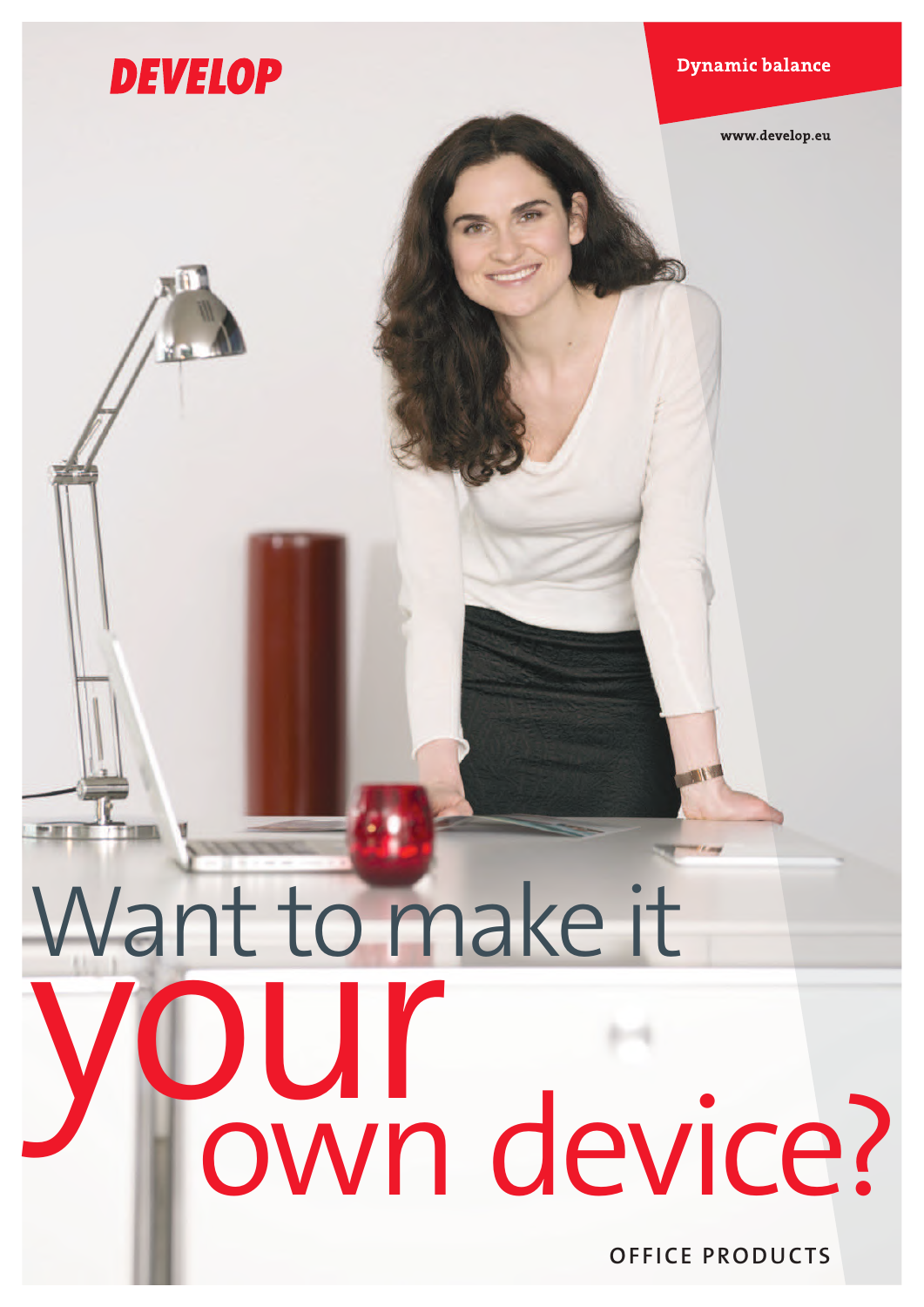

# Choose Develop

Every industry faces diferent challenges. Every business has diferent needs. Yours is no exception. At DEVELOP we are focused on meeting your specific document production and management demands – no matter whether you're a start-up, small business or mid-sized company. We do this by providing multifunctional office devices that can be customised to your specific requirements. Discover the benefits you enjoy with DEVELOP.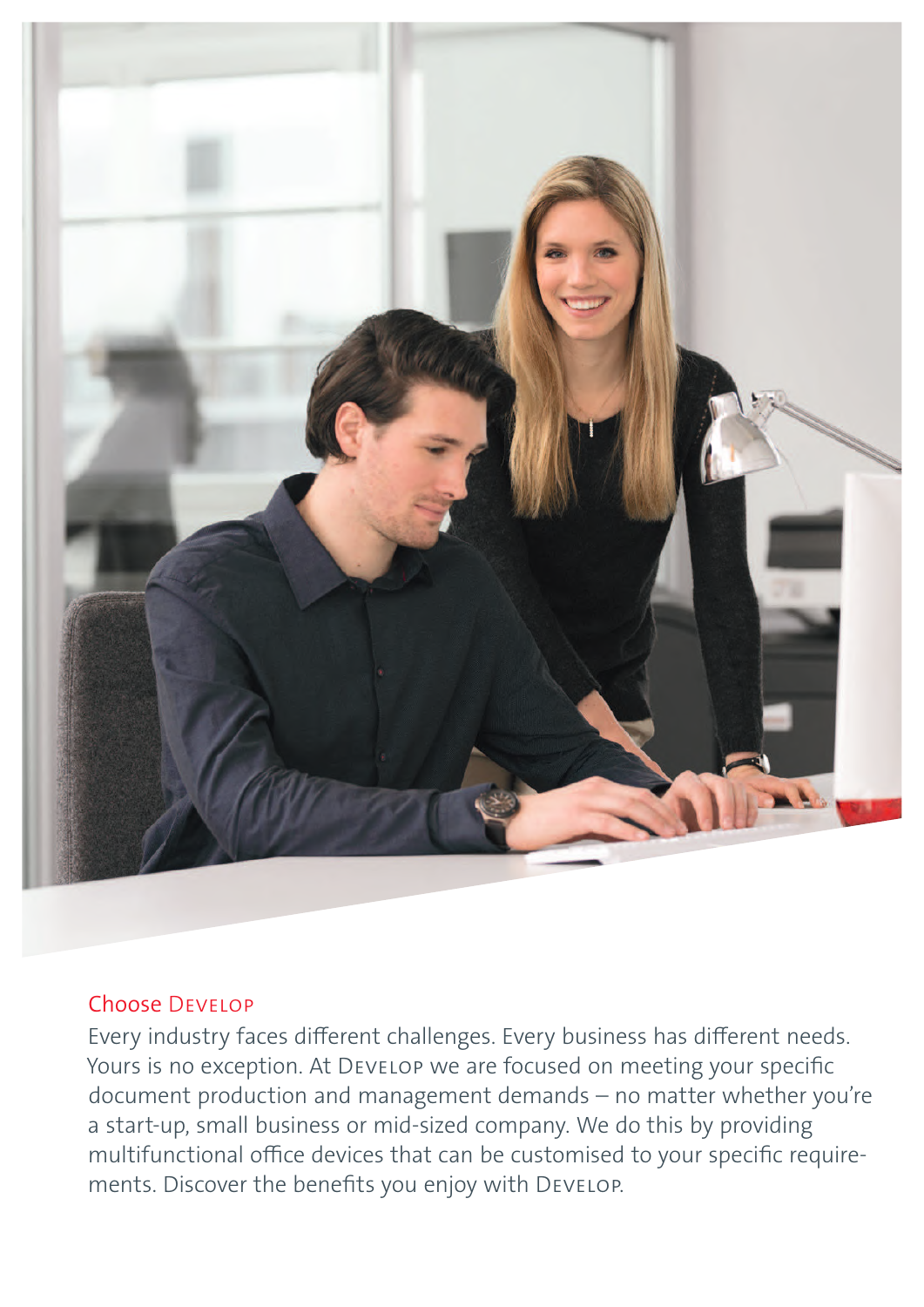

# ineo+ 3851FS



> Colour A4 multifunctional > Up to 38 ppm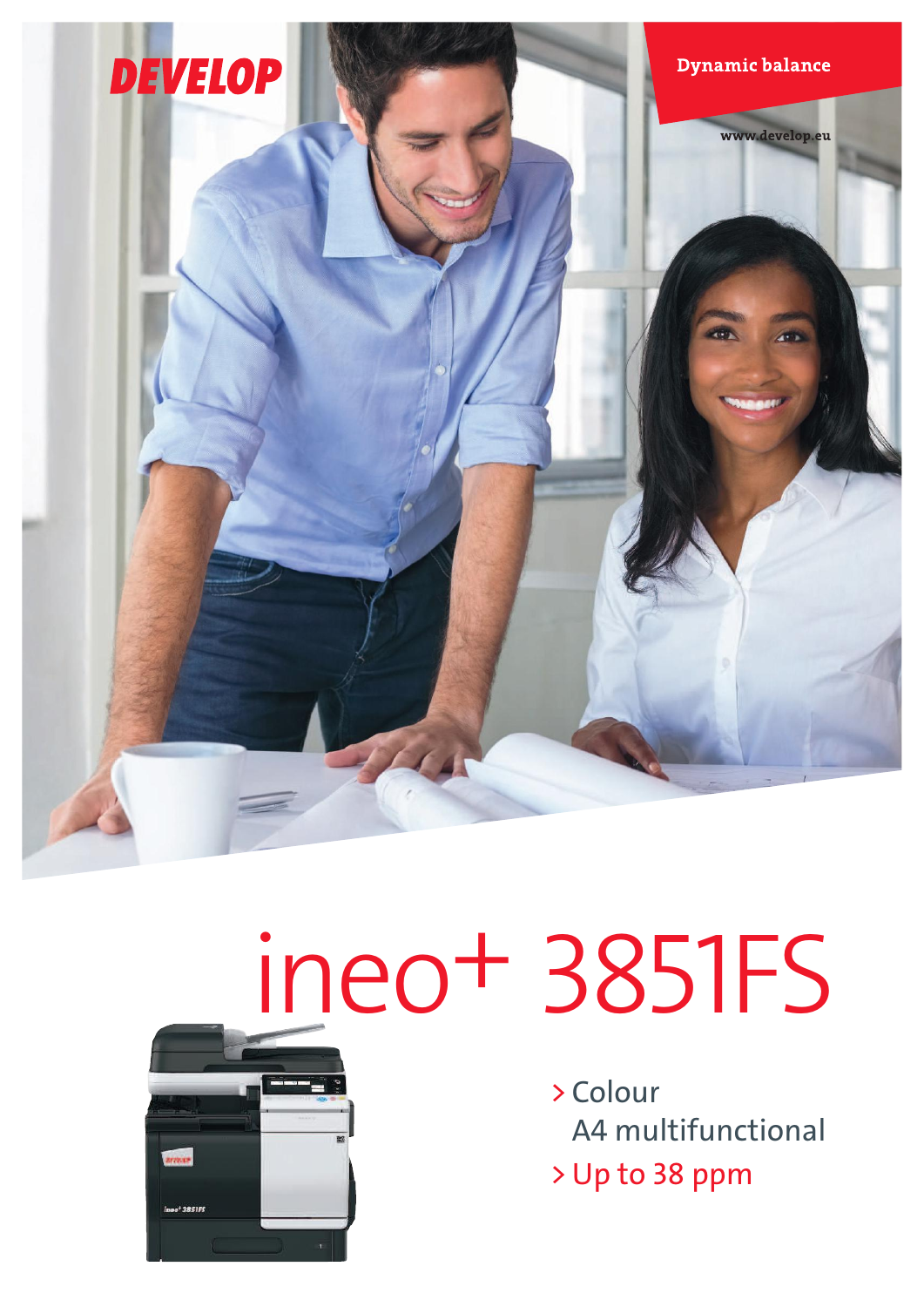## Option diagram



## Finishing functionalities





Corner Duplex stapling

**Offset** 

sorting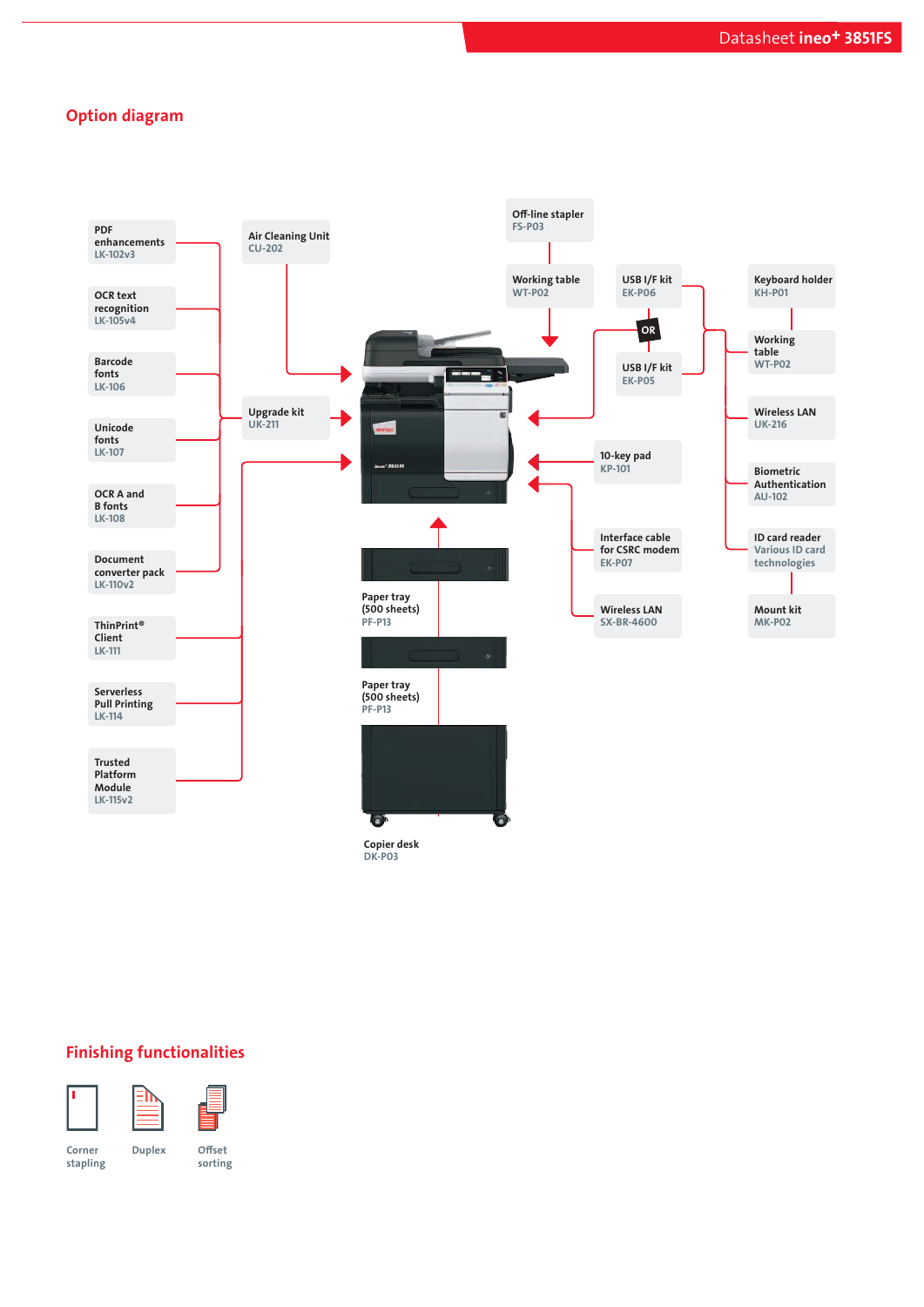# **Description**

| ineo+ 3851FS                  | A4 multifunctional with 38 ppm b/w and colour.      |
|-------------------------------|-----------------------------------------------------|
|                               | Standard ineo print controller with PCL, PostScript |
|                               | and XPS support. Paper capacity of 550 sheets and   |
|                               | 100-sheet manual bypass. Automatic duplex           |
|                               | document feeder and duplex unit standard. 2 GB      |
|                               | memory, 250 GB hard disk.                           |
| PF-P13 Paper tray             | A4, 500 sheets, 60 - 90 g/m <sup>2</sup>            |
| DK-P03 Copier desk            | Provides storage space for print media, etc.        |
| FS-P03 Off-line stapler       | 20-sheet corner stapling                            |
| KP-101 10-Key pad             | For use instead of touchscreen                      |
| <b>WT-P02 Working table</b>   | Off-line stapler placement, etc.                    |
| <b>EK-P07 Interface cable</b> | GPRS modem connection for ineo Remote Care          |
| for CSRC modem                |                                                     |
| <b>ID</b> card reader         | Various ID card technologies                        |
| LK-102v3 PDF enhancements     | PDF/A (1b), PDF encryption, digital signature       |
| LK-105v4 OCR text             | Searchable PDF and PPTX, PDF/A (1a)                 |
| recognition                   |                                                     |
| <b>LK-106 Barcode fonts</b>   | Supports native barcode printing                    |
| <b>LK-107 Unicode fonts</b>   | Supports native Unicode printing                    |

|  |  | <b>Technical specifications</b> |  |
|--|--|---------------------------------|--|
|  |  |                                 |  |
|  |  |                                 |  |

| <b>System specifications</b>              |                                                              |
|-------------------------------------------|--------------------------------------------------------------|
| System memory                             | 2 GB/4 GB                                                    |
| (standard/max)                            |                                                              |
| <b>System hard disk</b>                   | 250 GB (standard)                                            |
| Interface                                 | 10/100/1,000-Base-T Ethernet;                                |
|                                           | USB 2.0; Wi-Fi 802.11b/g/n (optional)                        |
| <b>Network protocols</b>                  | TCP/IP (IPv4/IPv6); SMB; LPD;                                |
|                                           | IPP; SNMP; HTTP; HTTPS                                       |
| <b>Frame types</b>                        | Ethernet 802.2; Ethernet 802.3; Ethernet II;                 |
|                                           | <b>Ethernet SNAP</b>                                         |
| <b>Automatic document feeder</b>          | Up to 50 originals; A5-A4; 50-128 g/m <sup>2</sup> ;         |
|                                           | reverse automatic document feeder                            |
| Printable paper size                      | A6-A4; customised paper sizes                                |
| Printable paper weight                    | $60 - 210$ g/m <sup>2</sup>                                  |
| Paper input capacity                      | 650 sheets/1,650 sheets                                      |
| (standard/max)                            |                                                              |
| Paper tray input (standard)               | 550 sheets; $A6 - A4$ , $60 - 210$ g/m <sup>2</sup>          |
| Paper tray input (optional)               | 2 x 500 sheets; A4, 60 - 90 g/m <sup>2</sup>                 |
| <b>Manual bypass</b>                      | 100 sheets; A6 - A4; custom sizes; 60 - 210 g/m <sup>2</sup> |
| <b>Automatic duplexing</b>                | A4; $60 - 210$ g/m <sup>2</sup>                              |
| <b>Finishing modes</b>                    | Staple, offset sorting, offset grouping                      |
| Output capacity                           | Max. 250 sheets                                              |
| <b>Stapling</b>                           | Max. 50 sheets                                               |
| Copy/print volume (monthly)               | Rec. 6,500 pages; Max. <sup>1</sup> 120,000 pages            |
| <b>Toner lifetime</b>                     | K: 13,000; CMY: 12,000 pages                                 |
| Imaging unit lifetime                     | K: 70,000; CMY: 60,000 pages                                 |
| Power consumption                         | 220 - 240 V/50/60 Hz; Less than 1.7 kW                       |
| System dimensions $(W \times D \times H)$ | 555 x 584 x 603 mm                                           |
| System weight                             | Approx. 53.1 kg (without options)                            |
|                                           |                                                              |

| LK-108 OCR A and B fonts               | Supports native OCR A and B font printing         |
|----------------------------------------|---------------------------------------------------|
| LK-110v2 Document                      | Generates various file formats incl. DOCX, XLSX   |
| converter pack                         | and PDF/A                                         |
| LK-111 ThinPrint® client               | Print data compression for reduced network        |
|                                        | impact                                            |
| <b>LK-114 Serverless Pull Printing</b> | Secure and Follow Me printing solution requiring  |
|                                        | no server application. Host device requires 4 GB  |
|                                        | memory. (Available from April 2017)               |
| LK-115v2 TPM activation                | Trusted Platform Module for protection of data    |
|                                        | encryption and decryption                         |
| MK-P02 Mount kit                       | Installation kit for ID card reader               |
| <b>UK-216 Wireless LAN</b>             | Wireless LAN and wireless LAN Access Point Mode   |
| SX-BR-4600 Wireless LAN                | Wireless LAN to network connector                 |
| CU-202 Air cleaning unit               | Improving Indoor Air Quality by reduced emissions |
| EK-P05 USB I/F kit                     | USB keyboard connection                           |
| EK-PO6 USB I/F kit                     | USB keyboard connection, Bluetooth                |
| UK-211 Upgrade kit                     | 2 GB memory extension for upgrades                |
| KH-P01 Keyboard holder                 | To place USB keyboard                             |
| <b>AU-102 Biometric</b>                | Finger vein scanner                               |
| authentication                         |                                                   |

#### Printer specifications

| <b>Print resolution</b>                 | 600 x 600 dpi; 1,200 x 1,200 dpi (reduced speed)      |
|-----------------------------------------|-------------------------------------------------------|
| Page description language               | PCL 6 (XL 3.0); PCL 5c; PostScript 3 (CPSI 3016); XPS |
| <b>Operating System</b>                 | Windows Vista (32/64)                                 |
|                                         | Windows 7 (32/64)                                     |
|                                         | Windows 8 (32/64)                                     |
|                                         | Windows 10 (32/64)                                    |
|                                         | Windows Server 2008 (32/64)                           |
|                                         | Windows Server 2008 R2                                |
|                                         | <b>Windows Server 2012</b>                            |
|                                         | Windows Server 2012 R2                                |
|                                         | Windows Server 2016                                   |
|                                         | Macintosh OS X 10.x                                   |
|                                         | Linux                                                 |
|                                         | Unix                                                  |
| <b>Printer fonts</b>                    | 80 PCL Latin; 137 PostScript 3 Emulation Latin        |
| <b>Print functions</b>                  | Direct print of TIFF; XPS; PDF (v1.7) and OOXML       |
|                                         | (DOCX, XLSX, PPTX); secure print; combination;        |
|                                         | n-up; poster; booklet page order; watermark           |
| <b>Mobile Printing</b>                  | AirPrint (iOS); Mopria (Android); Google Cloud        |
|                                         | Print (optional); WiFi Direct (optional); ineoPRINT   |
|                                         | (iOS/Android/Windows 10 Mobile)                       |
|                                         |                                                       |
| <b>Scanner specifications</b>           |                                                       |
| Scan speed                              | Up to 35 ipm                                          |
| (mono/colour)<br><b>Scan resolution</b> | Up to 600 x 600 dpi                                   |
| Scan modes                              | Scan-to-eMail (Scan-to-Me)                            |
|                                         | Scan-to-SMB (Scan-to-Home)                            |
|                                         | Scan-to-FTP                                           |
|                                         | Scan-to-HDD                                           |
|                                         | Scan-to-USB                                           |
|                                         | Scan-to-WebDAV                                        |
|                                         | Scan-to-URL                                           |
|                                         | Network TWAIN scan                                    |
| <b>File formats</b>                     | JPEG; TIFF; PDF; PDF/A (1b); Compact PDF;             |
|                                         | encrypted PDF; XPS                                    |
|                                         |                                                       |

Scan destinations 2,100 (single + group); LDAP support

**Scan functions** Up to 400 job programs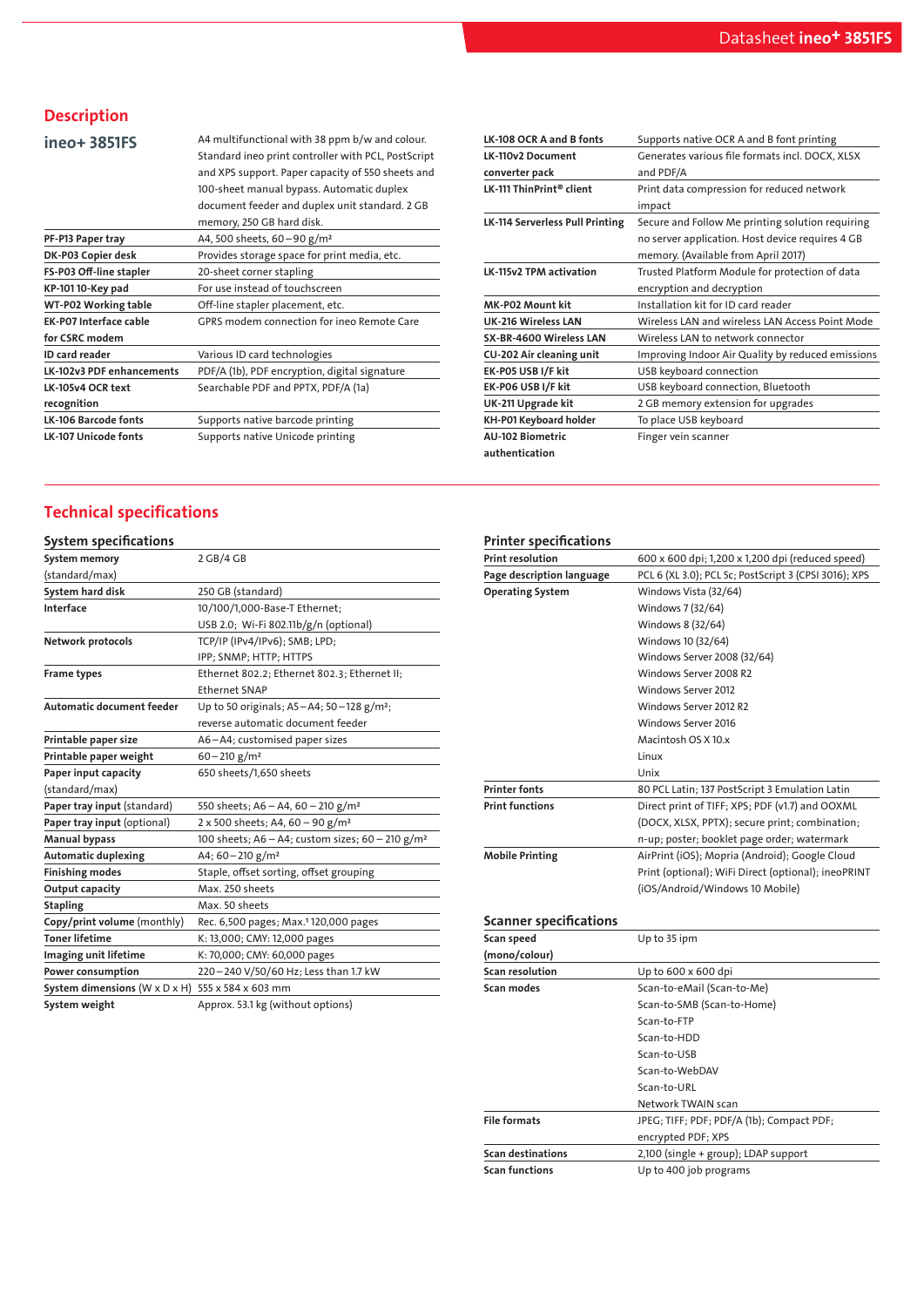#### Copier specifications

Fax specifications

| <b>Copying process</b>     | Electrostatic laser copy; tandem; indirect        |
|----------------------------|---------------------------------------------------|
| Toner system               | HD polymerised toner                              |
| Copy/print speed A4        | Up to 38 ppm                                      |
| (mono/colour)              |                                                   |
| <b>Autoduplex speed A4</b> | Up to 38 ppm                                      |
| (mono/colour)              |                                                   |
| 1st copy out time          | $8.3/9.2$ sec.                                    |
| (mono/colour)              |                                                   |
| Warm-up time               | Approx. 20 sec. <sup>2</sup>                      |
| Copy resolution            | 600 x 600 dpi                                     |
| Gradation                  | 256 gradations                                    |
| Multicopy                  | $1 - 9,999$                                       |
| Original format            | Max. A4                                           |
| Magnification              | 25-400% in 0.1% steps; auto-zooming               |
| <b>Copy functions</b>      | Electronic sorting; multi-job; adjustments        |
|                            | (contrast, sharpness, image density); proof copy; |
|                            | interrupt mode; colour mode; separate scan; sort/ |
|                            | group; combination; original selection; ID card   |
|                            | copy; 2-in1; 4-in-1                               |
|                            |                                                   |

| <b>System features</b> |                                                        |
|------------------------|--------------------------------------------------------|
| Security               | ISO15408 Common Criteria (in evaluation);              |
|                        | IP filtering and port blocking; SSL2; SSL3 and TLS1.0  |
|                        | network communication; IPsec support; IEEE 802.1x      |
|                        | support; user authentication; secure print; hard       |
|                        | disk overwrite (8 standard types); hard disk data      |
|                        | encryption; copy protection (print only)               |
| Accounting             | Up to 1,000 user accounts; Active Directory support    |
|                        | ID card authentication optional                        |
| Software               | store+find (opt.), convert+share (opt.),               |
|                        | Personal Applications (opt.), Enterprise Suite (opt.), |
|                        | Data Administrator (user accounts & cost centres),     |
|                        | Card solutions (opt.), Unix/Linux support,             |
|                        | SAP support, EveryonePrint (opt.), PCounter (opt.)     |

<sup>1</sup> If the maximum volume is reached within a period of one year, then a maintenance cycle must be performed

² Warm-up time may vary depending on the operating environment and usage

| гал эрсспісасірнэ       |                                               |
|-------------------------|-----------------------------------------------|
| <b>Fax standard</b>     | Super G3                                      |
| <b>Fax transmission</b> | Analogue; i-Fax                               |
| <b>Fax resolution</b>   | Up to 600 x 600 dpi (ultra-fine)              |
| <b>Fax compression</b>  | MH; MR; MMR; JBIG                             |
| <b>Fax modem</b>        | Up to 33.6 Kbps                               |
| <b>Fax destinations</b> | $2,100$ (single + group)                      |
| <b>Fax functions</b>    | Time shift; PC-Fax; fax forwarding; up to 400 |
|                         | program dials                                 |
|                         |                                               |



# **DEVELOP**

Konica Minolta Business Solutions Europe GmbH Europaallee 17 30855 Langenhagen Germany Phone +49 511 7404-0 www.develop.eu For more information regarding the ineo+ 3851FS please refer to the respective product homepage

All data relating to the paper capacities of the document feeder, the final processing accessories and the paper cassettes apply to paper weighing 80 g/m² unless expressly stated otherwise. All data relating to the speed of printing, scanning or faxing apply to paper of an A4 format weighing 80 g/m<sup>2</sup> unless expressly stated otherwise.

П

All data relating to paper weights apply to media that are recommended by Konica Minolta. All technical data correspond to knowledge available at the time of going to print. Konica Minolta reserves the right to make technical alterations.

Develop and ineo are registered trademarks/product titles owned by Konica Minolta Business Solutions Europe GmbH.

All other brand or product names are registered trademarks or product titles of their respective manufacturers. Konica Minolta does not accept any liability or guarantee for these products. January 2017